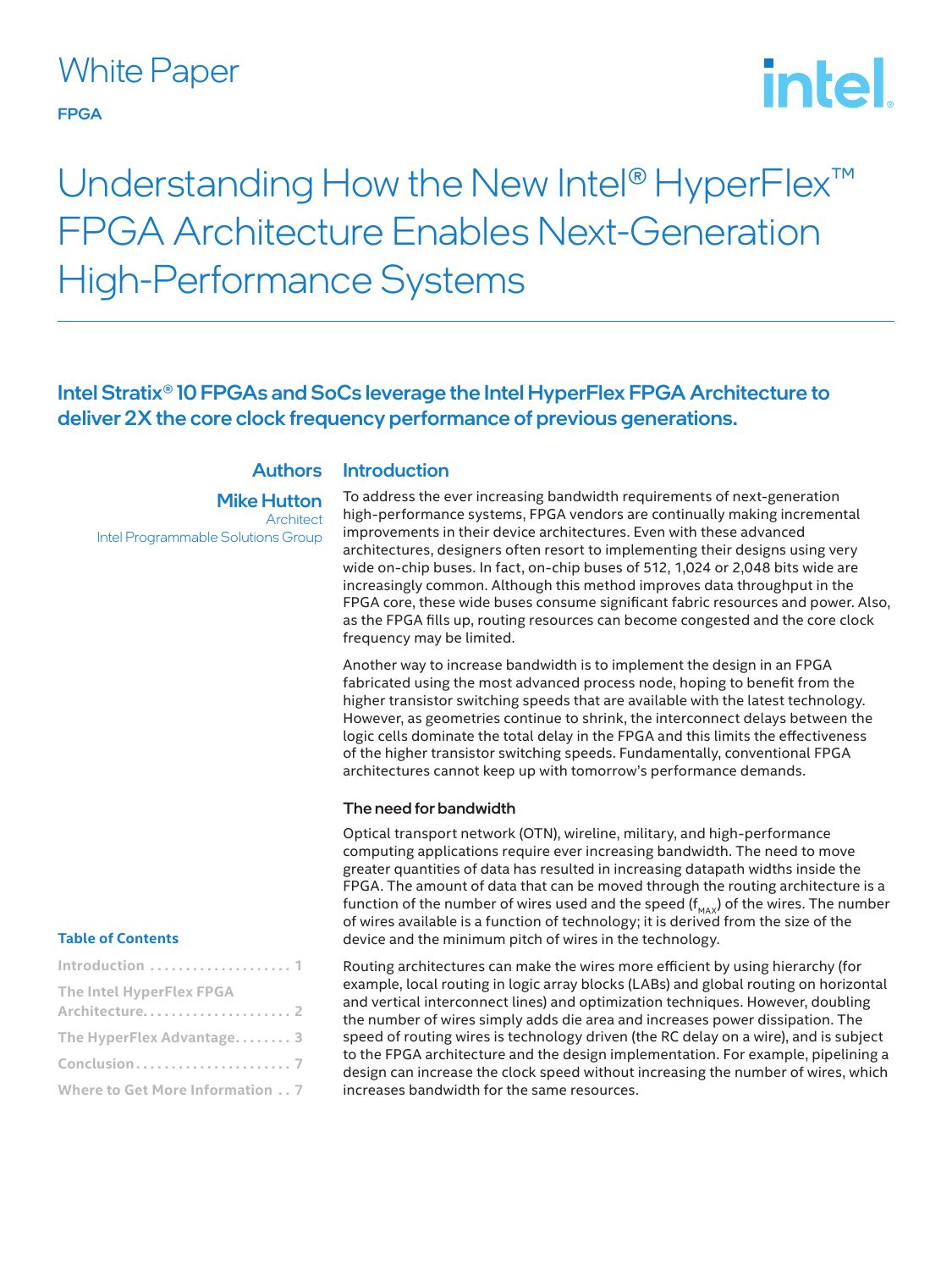<span id="page-1-0"></span>

#### **Figure 1.** Added Delays with Conventional Pipelining

#### The need for efficiency

When designers pipeline a design for greater performance, they add registers to the design. The traditional methodology of building register-look-up table (LUT) pairs that is present in all existing FPGA core architectures means that logic is sacrificed to reach the added pipeline registers. Pipelining in conventional architectures also incurs a delay cost because a signal needs to be routed into and out of a logic block. The result is diminishing returns for the pipelining technique, especially when routing delays dominate the total delay. Figure 1 shows before and after examples of conventional pipelining, and the added delays due to routing into and out of the added register.

#### The need for improved clocking

As clock speeds increase, clock skew becomes increasingly important. Conventional FPGA core architectures have concentrated on balanced clock trees, which minimize deterministic skew. This method has served well for designs up to 500 MHz, but to break the 500 MHz barrier and reach speeds of up to 1 GHz, a next-generation clocking solution is needed. The solution must localize clocks to minimize local variation and skew, as well as provide a flexible network that services the numerous clocks that are common in highperformance designs.

#### The Intel® FPGA HyperFlex™ solution

To address these challenges, Intel Stratix® 10 FPGAs and SoCs introduce (formerly Altera® Stratix 10 FPGAs and SOCs) an entirely new core architecture, the Intel HyperFlex FPGA Architecture. The innovative Intel HyperFlex FPGA Architecture supports previously unimaginable levels of performance: 2X the core performance compared to previous-generation high-performance FPGAs. This performance level is not possible with conventional architectures. To take advantage of the Intel HyperFlex FPGA Architecture, you use familiar techniques: register retiming, pipelining, and design optimization. These techniques can speed up designs on conventional architectures. However, when combined with the Intel HyperFlex FPGA Architecture, the result is designs that run at blazing fast speeds with core clock rates up to 1 GHz.

### The Intel HyperFlex FPGA Architecture

Intel Stratix 10 devices have a redesigned core architecture that includes additional registers, called Hyper-Registers, everywhere throughout the core fabric. These registers are available in every interconnect routing segment and at the inputs of all functional blocks. The Hyper-Registers provide a fine-grained solution to the problem of how to increase bandwidth and improve area and power efficiency. With many more registers that are easy to access, you can retime registers to eliminate critical paths, add pipeline registers to remove routing delays, and optimize your design for bestin-class performance. When Hyper-Registers are used to implement these techniques, all FPGA logic resources are available for logic functions instead of being sacrificed as feed-through cells to reach conventional LUT registers.

To keep up with the high-performance of the core fabric, the dedicated function blocks in the FPGA core—such as M20K memory and floating-point digital signal processing (DSP) blocks—have been redesigned to support operation at clock speeds up to 1 GHz.

To make it easy to use the Hyper-Registers, the Intel Quartus® Prime software includes a Hyper-Aware design flow with:

- Post place-and-route performance tuning for accelerated timing closure
- Hyper-Aware synthesis and place-and-route for efficient pipelining
- Fast Forward Compilation to explore performance enhancement options

To address the need for a flexible clock network, Intel Stratix 10 FPGAs and SoCs include programmable clock tree synthesis. This ASIC-like clocking helps mitigate skew and uncertainty. It also lowers power dissipation by intelligently enabling clock network branches.

Intel Stratix 10 FPGAs and SoCs use Intel's 14 nm Tri-Gate (FinFET) process technology. The combination of the new Intel HyperFlex FPGA Architecture and the industry-leading FinFET process technology allows Intel Stratix 10 devices to achieve 2X the core performance compared to previousgeneration high-performance FPGAs.

#### Hyper-registers

With 90 nm Stratix II FPGAs, Intel was the first FPGA vendor to shrink the critical path depth with 6-input LUTs. In 28 nm Stratix V FPGAs, Intel introduced time-borrowing latches to allow automatic micro-retiming of clock and data signals.

With 14 nm Intel Stratix 10 devices, Intel is the first FPGA company to introduce an entirely new "registers everywhere" core architecture filled with bypassable retiming and pipelining registers. This method breaks the link between the functional registers in the adaptive logic module (ALM) itself, and the Hyper-Registers used for retiming and pipelining critical paths and improving design efficiency.

The Intel HyperFlex FPGA Architecture is built for retiming and pipelining high-performance designs. All routing segments have an optional Hyper-Register built into the programmable routing multiplexer that allows the routing segment to be registered or combinational. These Hyper-Registers are available everywhere throughout the core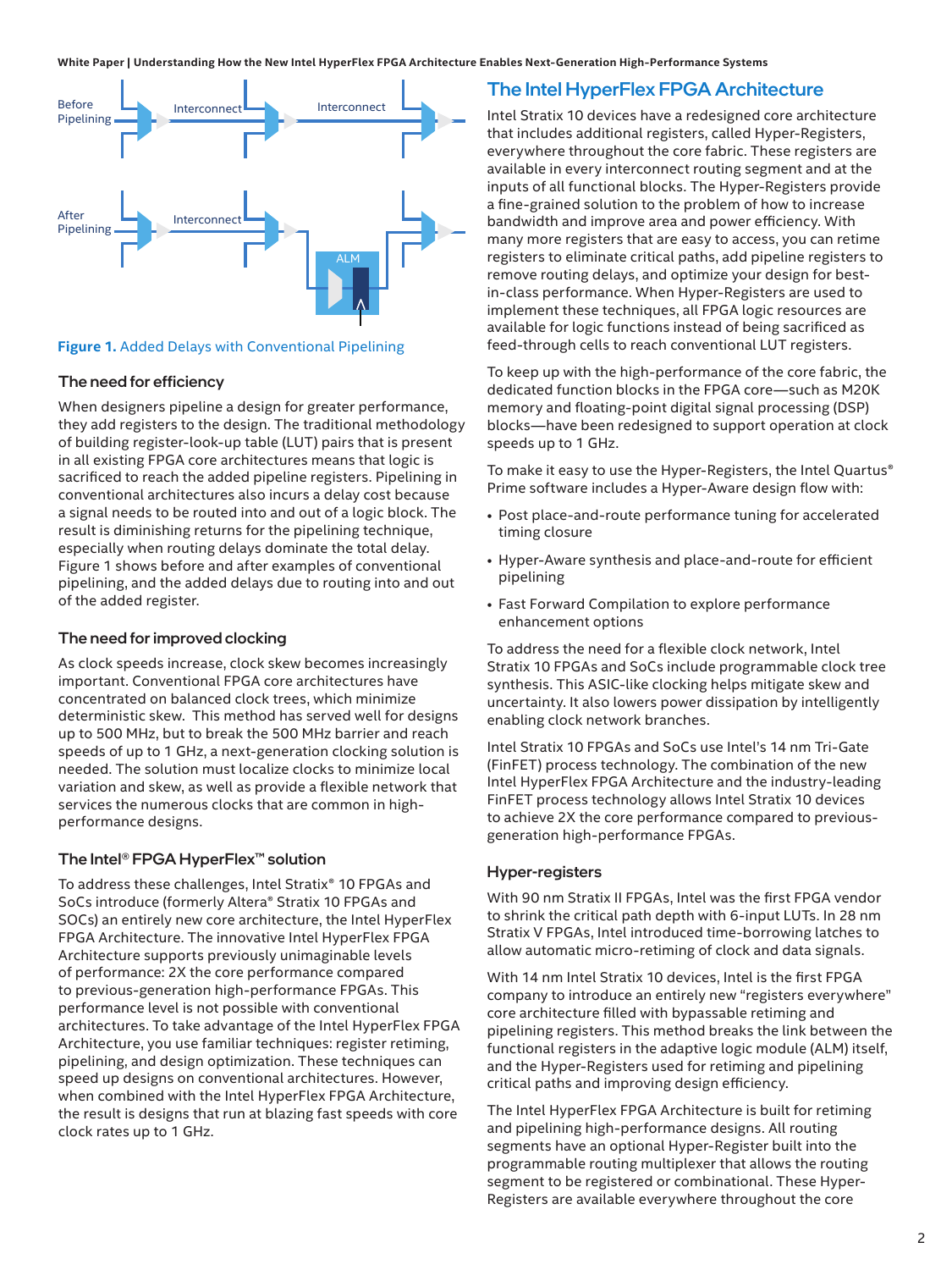<span id="page-2-0"></span>

Registers are available in every routing segment Registers are available on all block inputs (ALM, M20K blocks, DSP blocks, and I/O cells)

**Figure 2. "**Registers Everywhere" Intel HyperFlex FPGA Architecture

fabric as shown in Figure 2. The Hyper-Registers are represented by the small squares at the intersection of every horizontal and vertical routing segment.

With this architecture, there is no need to use an ALM to find a pipeline register. Every horizontal and vertical interconnect line in the device contains a Hyper-Register that can be turned on or off by configuring the FPGA.

Hyper-Registers are simple, one-input one-output bypassable registers without routing multiplexers on the input. You control these registers with configuration bits. They are inexpensive and do not add significant silicon area to the device. Because Hyper-Registers are ubiquitous in the core fabric, designers are not limited by the number of registers in their design. They can retime and pipeline as needed without consuming additional LAB resources. In many cases, the design uses fewer LAB resources because registers are implemented using the Hyper-Registers in the routing instead of partially consuming an ALM simply to use its register.

# The HyperFlex Advantage

Because the Hyper-Registers are included in the interconnect routing architecture, timing optimizations can be done after place-and-route, without changing the design's routing. The Intel Quartus Prime software can easily find and use the Hyper-Registers during retiming operations. Figure 3





compares a conventional routing multiplexer and a HyperFlex routing multiplexer with the included Hyper-Register.

The Hyper-Registers allow you to take advantage of traditional performance enhancement methods—retiming, pipelining, and optimization—implemented in a new and better way. When implemented using the Hyper-Registers instead of the ALM registers, these techniques are referred to as Hyper-Retiming, Hyper-Pipelining and Hyper-Optimization. Table 1 summarizes the performance gains achieved when these techniques are used in sequence, giving a three-step process to maximize performance using the Intel HyperFlex FPGA Architecture.

| <b>Step</b> | <b>Architecture</b><br>Advantage | <b>Effort</b><br><b>Required</b>     | Core<br>Performance * |
|-------------|----------------------------------|--------------------------------------|-----------------------|
|             | Hyper-<br>Retiming               | No change<br>or minor RTL<br>changes | 1.5X                  |
|             | Hyper-<br>Pipelining             | Added<br>pipelining                  | 1.65X                 |
| 3           | Hyper-<br>Optimization           | Design<br>dependent                  | 2X or more            |

**Table 1.** Three-Step Process to Maximize Performance Using the Intel HyperFlex FPGA Architecture

\* vs. previous-generation high-performance FPGAs

#### Hyper-retiming

In conventional architectures, software performs retiming by finding a nearby, unused ALM register and including it in the circuit. This retiming method is limited by the granularity of the ALM register placement:

- The unused ALM may not be located conveniently, causing additional delay to include it in the design.
- There is a delay overhead to route through the ALM to the register.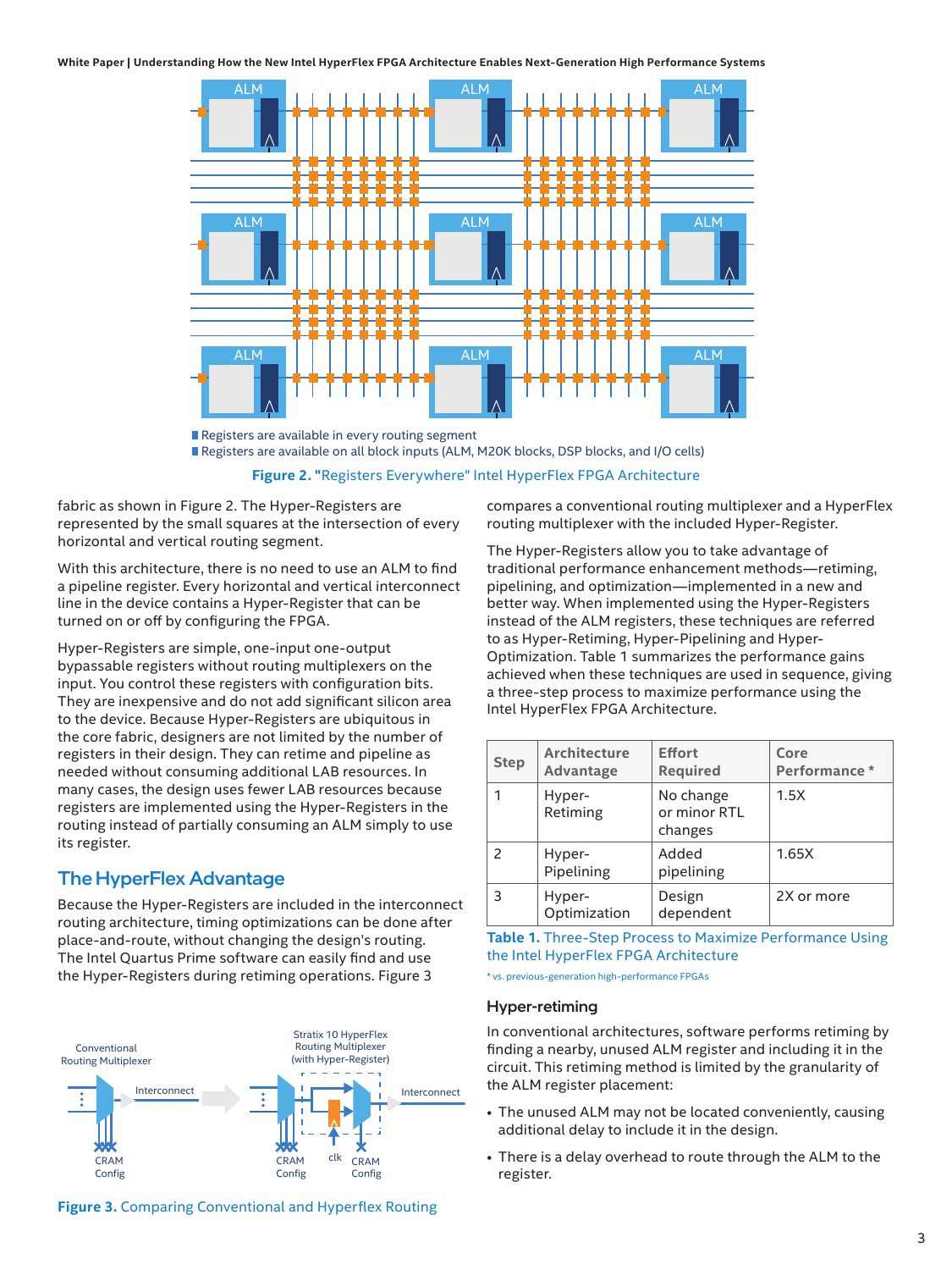- If software is trying to retime a wide bus (512 bits, 1,024 bits, or wider), retiming requires a large number of additional logic cells.
- The algorithms required to determine the best location for a retimed register are difficult.

Figure 4 shows a routing example before and after retiming with conventional architectures.

In the new HyperFlex core architecture, the Hyper-Registers are used to enable fine-grained Hyper-Retiming. The Intel Quartus Prime software retimes the path by moving the register out of the logic cell and into the interconnect. Because there are Hyper-Registers available in every routing segment, there are many registers locations available, making the optimization easy.

With Hyper-Registers, the retiming granularity is extremely fine; it is the delay of an individual routing wire, which is a few tens of picoseconds. The compromises made when trying to locate the retiming registers in conventional

architectures, shown in Figure 4, are unnecessary with the Intel HyperFlex FPGA Architecture. Therefore, paths that are a few nanoseconds long can be split perfectly during Hyper-Retiming as shown in Figure 5.

Hyper-Retiming does not affect existing LABs and ALMs, which means that there is no incremental placement or routing required and no significant impact on compilation time. To retime a register, the register location is simply pushed into the routing to its naturally balanced final location (see Figure 5) after place and route. This feature is a tremendous benefit for designs with wide data buses that require hundreds or thousands of additional ALMs to achieve retiming in conventional architectures, and typically require extensive rerouting.

• For more information about using the Intel Quartus Prime software to perform Hyper-Retiming, refer to the Using [Intel Quartus Prime Software to Maximize Performance](https://www.intel.com/content/dam/www/programmable/us/en/pdfs/literature/wp/wp-01218-quartus-ii-software-to-maximize-performance-in-hyperflex-architecture.pdf)  [in the Intel HyperFlex FPGA Architecture](https://www.intel.com/content/dam/www/programmable/us/en/pdfs/literature/wp/wp-01218-quartus-ii-software-to-maximize-performance-in-hyperflex-architecture.pdf) technical white paper.



**Figure 4.** Retiming in Conventional FPGA Architecture



**Figure 5.** Hyper-Retiming in the Intel HyperFlex FPGA Architecture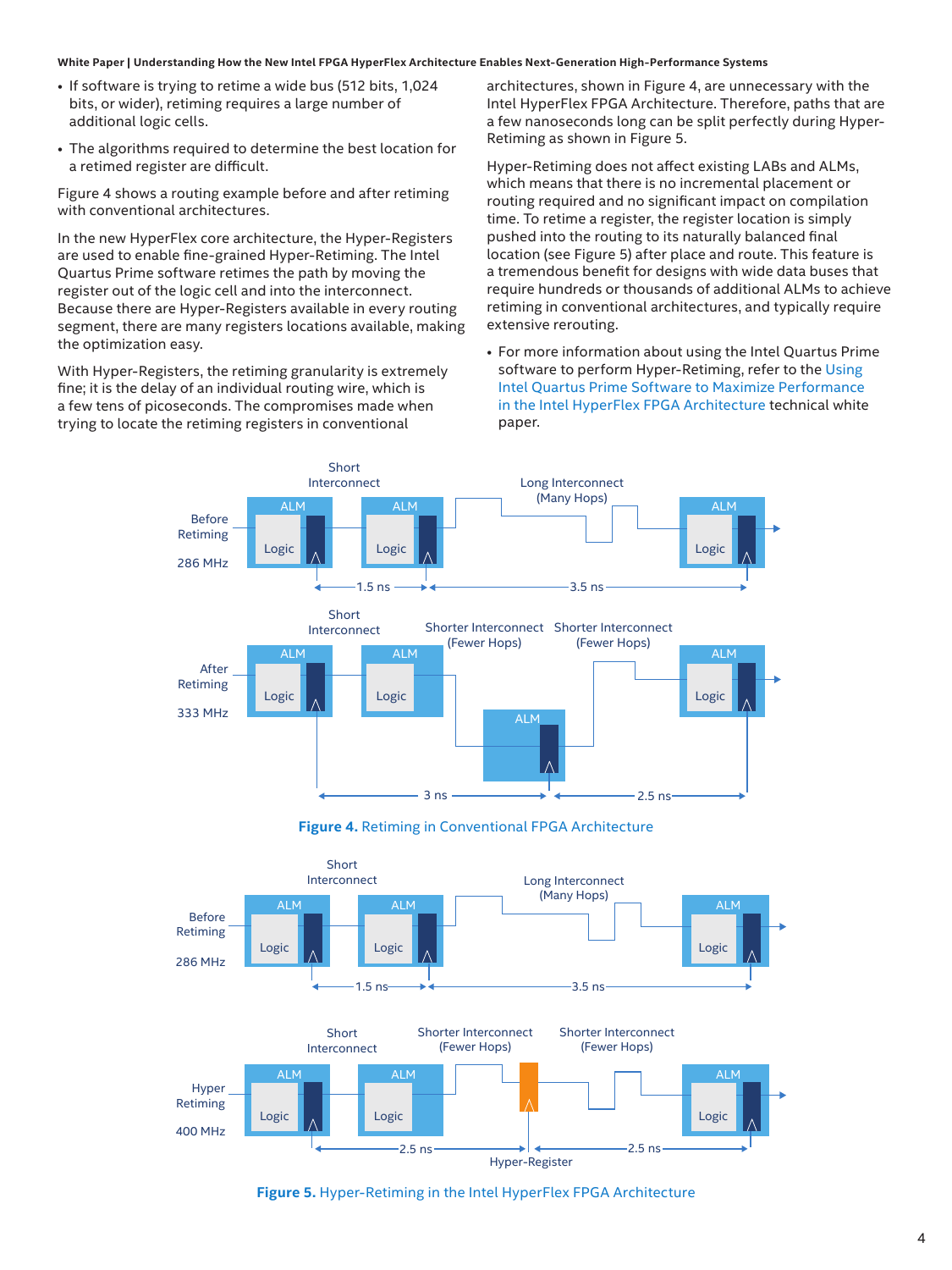#### Hyper-pipelining

Conventional pipelining suffers from the same drawbacks as conventional retiming, and the lack of register granularity reduces the effectiveness of this optimization. Conventional pipelining is inherently an iterative process because the number of pipeline stages required, and their optimum location, is unknown at the start of the process. Therefore, the design must be placed and routed several times while trying to converge on a pipelined solution that meets performance goals. Figure 6 shows a simple example before and after conventional pipelining.

When using the Intel HyperFlex FPGA Architecture, you can pipeline at will using the Hyper-Registers without bloating the size of the design. This process is known as Hyper-Pipelining. In many cases, a design with heavy register usage experiences a decrease in the number of ALMs required to implement the design because no "orphaned" registers are needed.

With what amounts to cost-free pipelining, you can use the technique aggressively, particularly in datapath and feed-forward logic. Figure 7 shows an example of Hyper-Pipelining.

Because the software can automatically retime the logic by moving registers into the interconnect, you only need to specify the required number of pipeline registers at the input to a clock domain or at a sub-design's pin logic. The Intel Quartus Prime software then moves the registers into the routing as required, after place and route, solving the multiple iteration problem that exists with pipelining in a conventional architecture. Placing registers together in the RTL also allows for easy logic parameterization when intellectual property (IP) libraries target more than one clock frequency (fMAX). Figure 8 shows an example of placing additional pipeline registers at the input of a clock domain and the resulting movement of these registers into the optimum position in the interconnect routing.

Designers who make their design pipeline-friendly will experience the greatest benefit from the Intel HyperFlex FPGA Architecture. For example, latency-tolerant forms of flow control, such as using data-valid signals instead of high-



**Figure 6.** Pipelining in Conventional FPGA Architectures



**Figure 7.** Hyper-Pipelining in the Intel HyperFlex FPGA Architecture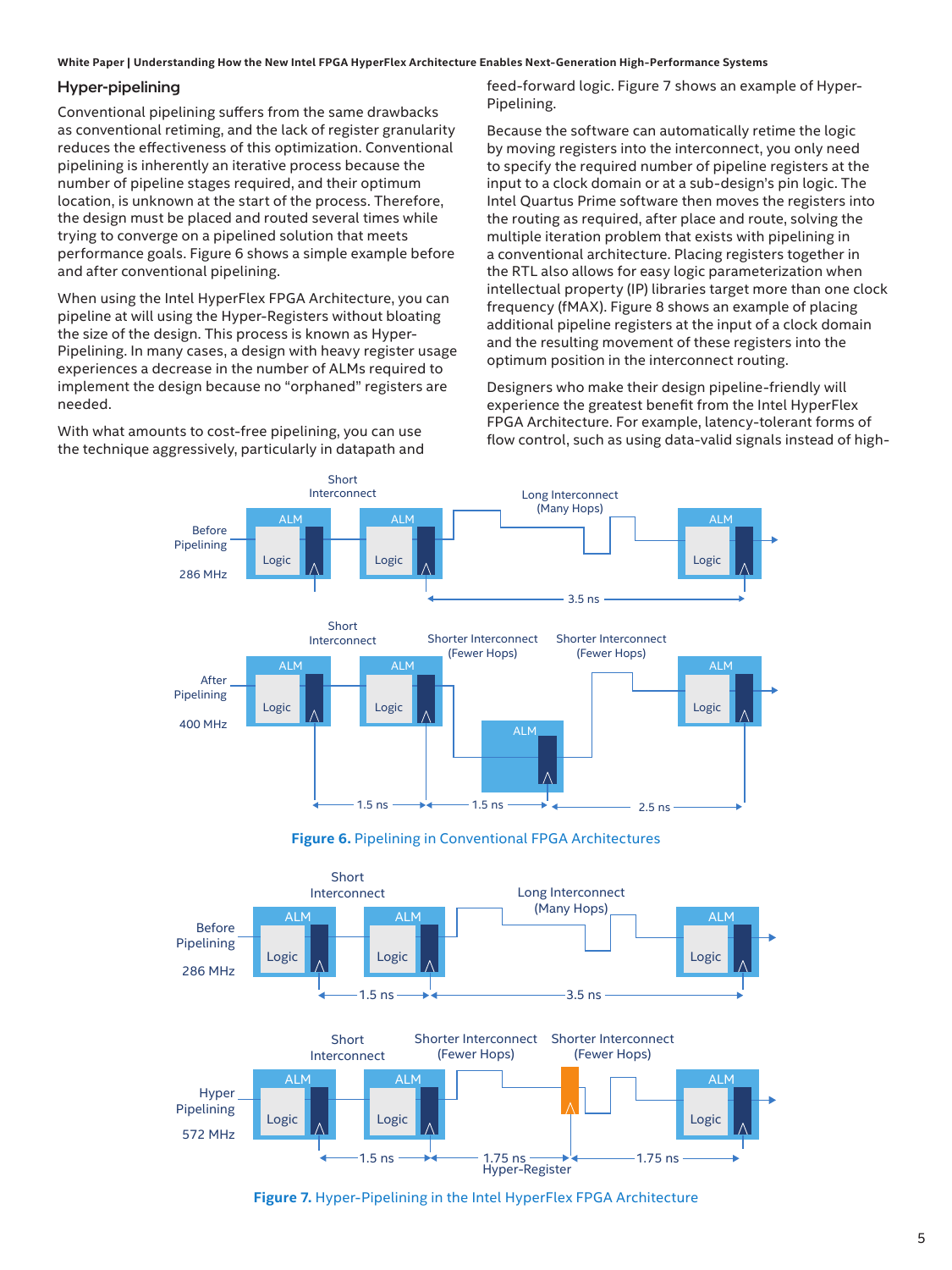fanout clock enables, allow the software to move registers easily through the FPGA core fabric.

For more information on design optimizations that take advantage of the Intel HyperFlex FPGA Architecture, refer to the Tailoring RTL Designs for Optimum Performance in the Intel HyperFlex FPGA Architecture technical white paper.

#### Hyper-optimization

After Hyper-Retiming and Hyper-Pipelining are complete, the performance gains may be so great in some sections of the design that other areas are exposed as bottlenecks that prevent further gains. These bottlenecks may be circuits such as long feedback loops or complex state machines that need to be evaluated on every clock cycle.

A common method for improving the design performance is to optimize specific portions of the design. For example, a design with a long feedback loop can limit the maximum frequency ( $f_{\text{max}}$ ). Redesigning the circuit to pre-compute the possible feedback values, and using a short feedback loop to select between them, increases the maximum frequency. With Hyper-Registers, this process can achieve higher speeds than are possible with conventional architectures because the pre-compute paths can be optimized using Hyper-Retiming and Hyper-Pipelining. Figure 9 shows an example of Hyper-Optimization; performing a Shannon decomposition

(or Boolean factorization) to shorten the loop thus increasing the maximum frequency. Typically, you target these optimizations at control loops in which the performance benefit greatly outweighs any area cost of the additional logic required to achieve the factorization.

#### Flexible, high-speed programmable clock tree synthesis

Clocking in high-performance FPGA designs is becoming more challenging for designers. Conventional FPGAs have fixed global clock tree networks that are designed to support high-fanout, chip-wide, global clock domains. At GHz performance, however, clock networks require greater flexibility. Designers want to create time-shifted clocks for performance balancing and clock crossing, and generate dynamically gated clocks for rate-matching and system power management.

To address these needs, the Intel HyperFlex FPGA Architecture contains an entirely new clock structure with pre-routed clock paths onto which a design's clock region is synthesized (as is common for ASIC clock tree synthesis). This structure allows unprecedented flexibility to create small, localized clock domains. It also lets the software manage skew: taking advantage of beneficial skew when available and minimizing skew when necessary. Additionally, when required, this clock structure can be used to synthesize



**Figure 8.** Placing Additional Pipeline Registers at the Input of a Clock Domain



**Figure 9.** Hyper-Optimization of a Long Feedback Loop